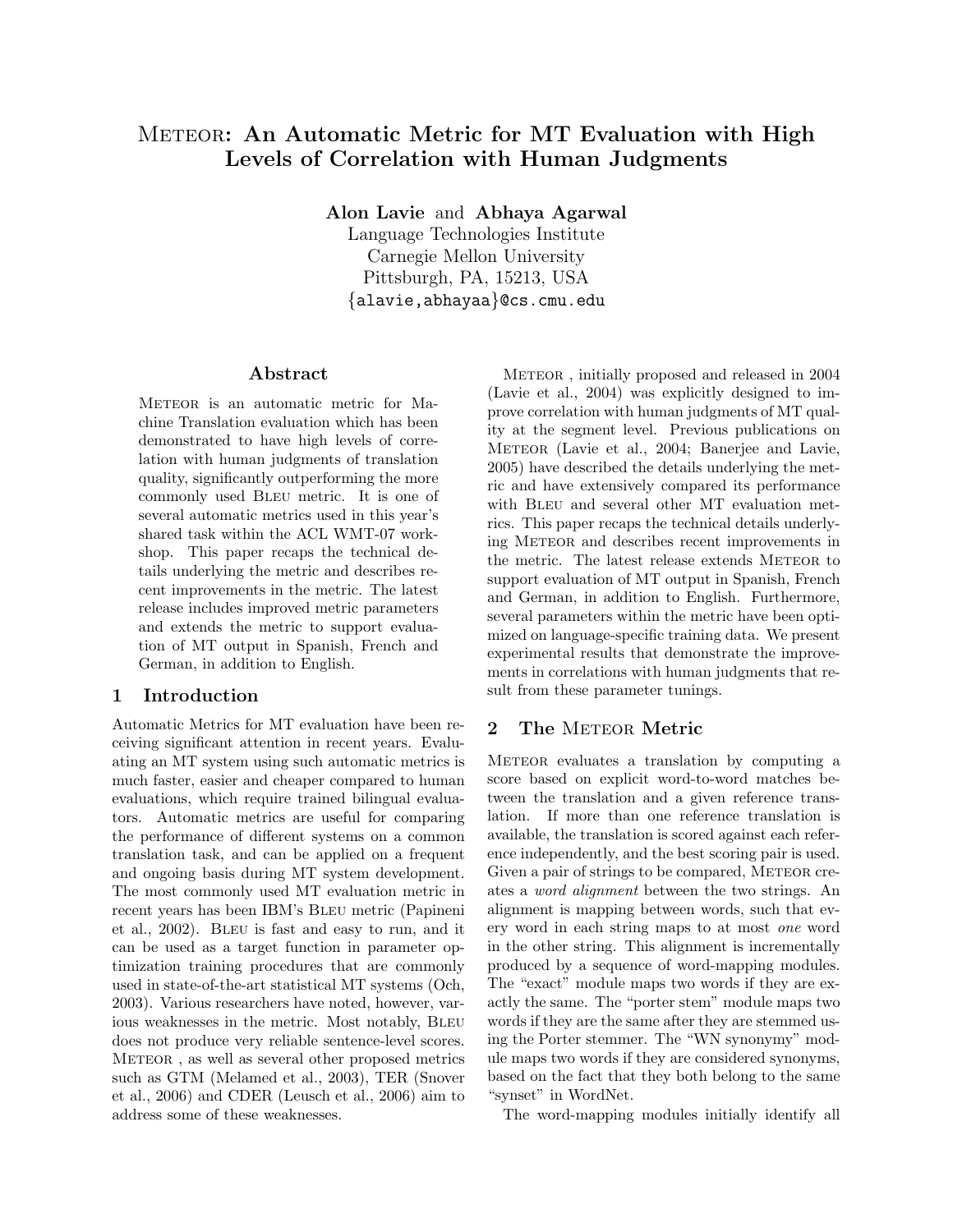possible word matches between the pair of strings. We then identify the largest subset of these word mappings such that the resulting set constitutes an alignment as defined above. If more than one maximal cardinality alignment is found, METEOR selects the alignment for which the word order in the two strings is most similar (the mapping that has the least number of "crossing" unigram mappings). The order in which the modules are run reflects wordmatching preferences. The default ordering is to first apply the "exact" mapping module, followed by "porter stemming" and then "WN synonymy".

Once a final alignment has been produced between the system translation and the reference translation, the METEOR score for this pairing is computed as follows. Based on the number of mapped unigrams found between the two strings  $(m)$ , the total number of unigrams in the translation  $(t)$  and the total number of unigrams in the reference  $(r)$ , we calculate unigram precision  $P = m/t$  and unigram recall  $R = m/r$ . We then compute a parameterized harmonic mean of  $P$  and  $R$  (van Rijsbergen, 1979):

$$
F_{mean} = \frac{P \cdot R}{\alpha \cdot P + (1 - \alpha) \cdot R}
$$

Precision, recall and Fmean are based on singleword matches. To take into account the extent to which the matched unigrams in the two strings are in the same word order, METEOR computes a penalty for a given alignment as follows. First, the sequence of matched unigrams between the two strings is divided into the fewest possible number of "chunks" such that the matched unigrams in each chunk are adjacent (in both strings) and in identical word order. The number of chunks (ch) and the number of matches  $(m)$  is then used to calculate a fragmentation fraction:  $fr a q = ch/m$ . The penalty is then computed as:

$$
Pen = \gamma \cdot frag^{\beta}
$$

The value of  $\gamma$  determines the maximum penalty  $(0 \leq \gamma \leq 1)$ . The value of  $\beta$  determines the functional relation between fragmentation and the penalty. Finally, the METEOR score for the alignment between the two strings is calculated as:

$$
score = (1 - Pen) \cdot F_{mean}
$$

In all previous versions of METEOR, the values of the three parameters mentioned above were set to be:  $\alpha = 0.9, \beta = 3.0$  and  $\gamma = 0.5$ , based on experimentation performed in early 2004. In the latest release, we tuned these parameters to optimize correlation with human judgments based on more extensive experimentation, as reported in section 4.

# 3 METEOR Implementations for Spanish, French and German

We have recently expanded the implementation of METEOR to support evaluation of translations in Spanish, French and German, in addition to English. Two main language-specific issues required adaptation within the metric: (1) language-specific wordmatching modules; and (2) language-specific parameter tuning. The word-matching component within the English version of METEOR uses stemming and synonymy modules in constructing a word-to-word alignment between translation and reference. The resources used for stemming and synonymy detection for English are the Porter Stemmer (Porter, 2001) and English WordNet (Miller and Fellbaum, 2007). In order to construct instances of Meteor for Spanish, French and German, we created new languagespecific "stemming" modules. We use the freely available Perl implementation packages for Porter stemmers for the three languages (Humphrey, 2007). Unfortunately, we have so far been unable to obtain freely available WordNet resources for these three languages. METEOR versions for Spanish, French and German therefore currently include only "exact" and "stemming" matching modules. We are investigating the possibility of developing new synonymy modules for the various languages based on alternative methods, which could then be used in place of WordNet. The second main language-specific issue which required adaptation is the tuning of the three parameters within METEOR, described in section 4.

## 4 Optimizing Metric Parameters

The original version of METEOR (Banerjee and Lavie, 2005) has instantiated values for three parameters in the metric: one for controlling the relative weight of precision and recall in computing the Fmean score  $(\alpha)$ ; one governing the shape of the penalty as a function of fragmentation  $(\beta)$  and one for the relative weight assigned to the fragmentation penalty  $(\gamma)$ . In all versions of METEOR to date, these parameters were instantiated with the values  $\alpha = 0.9, \beta = 3.0$  and  $\gamma = 0.5$ , based on early data experimentation. We recently conducted a more thorough investigation aimed at tuning these parameters based on several available data sets, with the goal of finding parameter settings that maximize correlation with human judgments. Human judgments come in the form of "adequacy" and "fluency" quantitative scores. In our experiments, we looked at optimizing parameters for each of these human judgment types separately, as well as optimizing parameters for the sum of adequacy and fluency. Parameter adapta-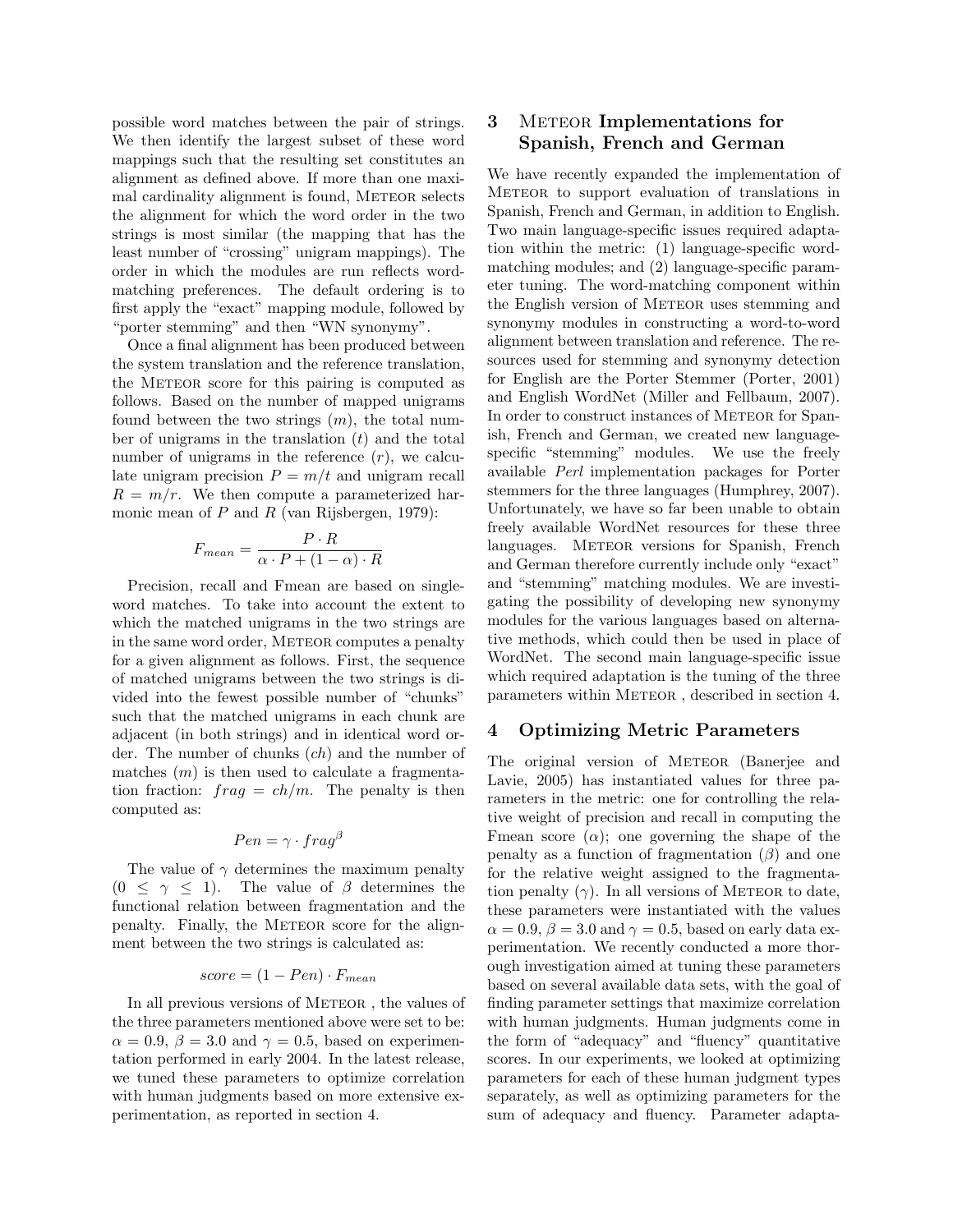| Corpus               | Judgments | <b>Systems</b> |
|----------------------|-----------|----------------|
| NIST 2003 Ara-to-Eng | 3978      |                |
| NIST 2004 Ara-to-Eng | 347       |                |
| WMT-06 Eng-to-Fre    | 729       |                |
| WMT-06 Eng-to-Ger    | 756       | h              |
| WMT-06 Eng-to-Spa    | 1201      |                |

Table 1: Corpus Statistics for Various Languages

tion is also an issue in the newly created METEOR instances for other languages. We suspected that parameters that were optimized to maximize correlation with human judgments for English would not necessarily be optimal for other languages.

# 4.1 Data

For English, we used the NIST 2003 Arabic-to-English MT evaluation data for training and the NIST 2004 Arabic-to-English evaluation data for testing. For Spanish, German and French we used the evaluation data provided by the shared task at last year's WMT workshop. Sizes of various corpora are shown in Table 1. Some, but not all, of these data sets have multiple human judgments per translation hypothesis. To partially address human bias issues, we *normalize* the human judgments, which transforms the raw judgment scores so that they have similar distributions. We use the normalization method described in (Blatz et al., 2003). Multiple judgments are combined into a single number by taking their average.

#### 4.2 Methodology

We performed a "hill climbing" search to find the parameters that achieve maximum correlation with human judgments on the training set. We use Pearson's correlation coefficient as our measure of correlation. We followed a "leave one out" training procedure in order to avoid over-fitting. When  $n$  systems were available for a particular language, we train the parameters n times, leaving one system out in each training, and pooling the segments from all other systems. The final parameter values are calculated as the mean of the  $n$  sets of trained parameters that were obtained. When evaluating a set of parameters on test data, we compute segment-level correlation with human judgments for each of the systems in the test set and then report the mean over all systems.

#### 4.3 Results

# 4.3.1 Optimizing for Adequacy and Fluency

We trained parameters to obtain maximum correlation with normalized adequacy and fluency judg-

|          | Adequacy | Fluency | Sum  |
|----------|----------|---------|------|
| $\alpha$ | 0.82     | 0.78    | 0.81 |
|          | 1.0      | 0.75    | 0.83 |
|          | O 21     | 0.38    | 0.28 |

Table 2: Optimal Values of Tuned Parameters for Different Criteria for English

|          | Adequacy | Fluency | Sum    |
|----------|----------|---------|--------|
| Original | 0.6123   | 0.4355  | 0.5704 |
| Adequacy | 0.6171   | 0.4354  | 0.5729 |
| Fluency  | 0.6191   | 0.4502  | 0.5818 |
| Sum      | 0.6191   | 0.4425  | 0.5778 |

Table 3: Pearson Correlation with Human Judgments on Test Data for English

ments separately and also trained for maximal correlation with the sum of the two. The resulting optimal parameter values on the training corpus are shown in Table 2. Pearson correlations with human judgments on the test set are shown in Table 3.

The optimal parameter values found are somewhat different than our previous metric parameters (lower values for all three parameters). The new parameters result in moderate but noticeable improvements in correlation with human judgments on both training and testing data. Tests for statistical significance using bootstrap sampling indicate that the differences in correlation levels are all significant at the 95% level. Another interesting observation is that precision receives slightly more "weight" when optimizing correlation with fluency judgments (versus when optimizing correlation with adequacy). Recall, however, is still given more weight than precision. Another interesting observation is that the value of  $\gamma$  is higher for fluency optimization. Since the fragmentation penalty reflects word-ordering, which is closely related to fluency, these results are consistent with our expectations. When optimizing correlation with the sum of adequacy and fluency, optimal values fall in between the values found for adequacy and fluency.

#### 4.3.2 Parameters for Other Languages

Similar to English, we trained parameters for Spanish, French and German on the available WMT-06 training data. We optimized for maximum correlation with human judgments of adequacy, fluency and for the sum of the two. Resulting parameters are shown in Table 4.3.2. For all three languages, the parameters that were found to be optimal were quite different than those that were found for English, and using the language-specific optimal parameters re-